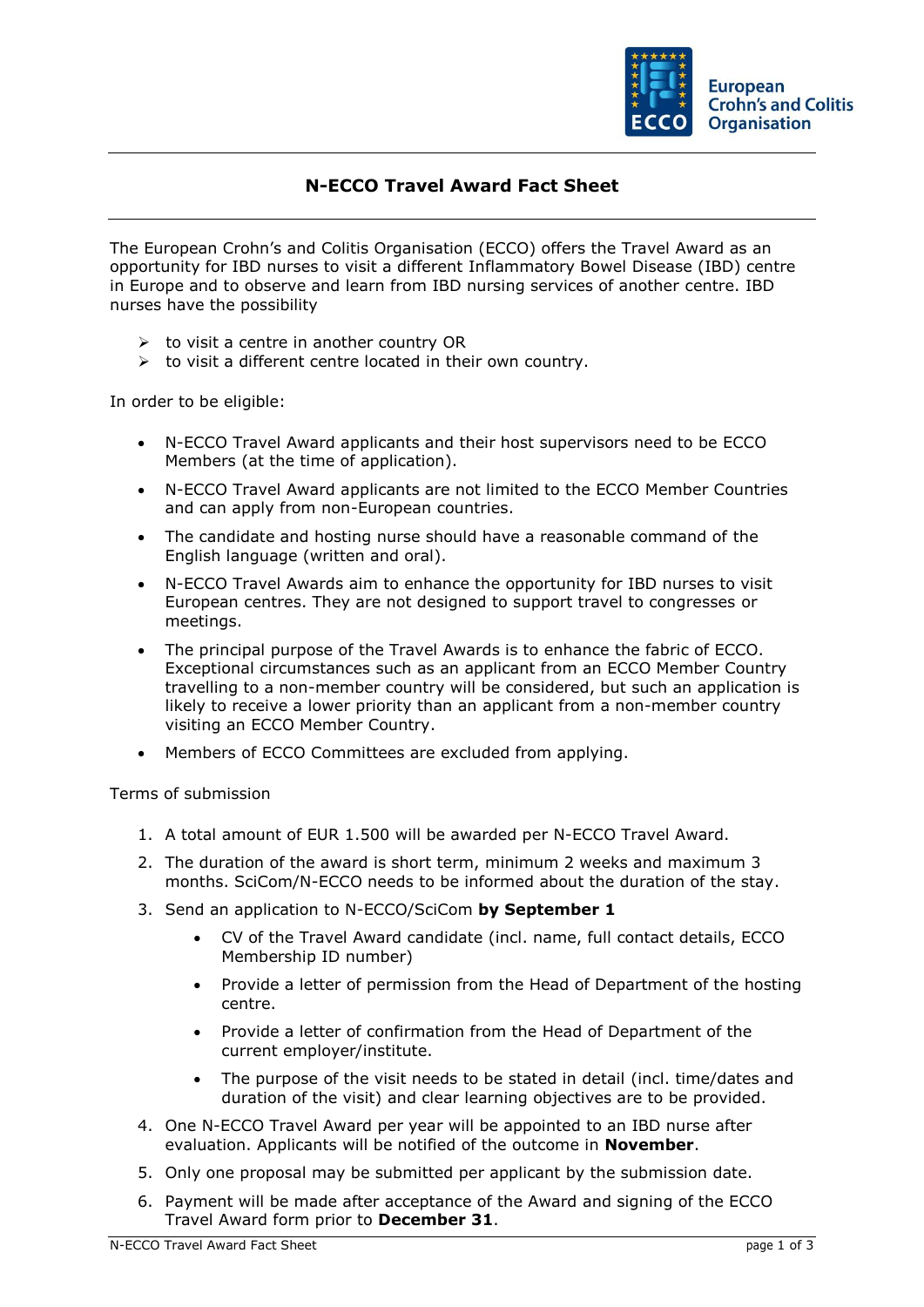

7. On completion and no later than 12 months after granting the award, the applicant will submit a short report (150 words) to the ECCO Office for potential publication in ECCO News. Further, a short presentation at the annual N-ECCO Network Meeting taking place at the ECCO Congress about the Travel Award experience and outcome may be requested from the candidate.

Applications should be sent to the head of the N-ECCO Committee at the following address:\*

ELECTRONIC SUBMISSION ONLY ECCO Office Att. Chair of N-ECCO Ungargasse 6/13 1030 Vienna, Austria Austria [ecco@ecco-ibd.eu](mailto:ecco@ecco-ibd.eu)

\*Data processing consent and retention:

By sending an application by email to ecco@ecco-ibd.eu in reply to this open call, you agree to the data processing for the above described project:

ECCO Office stores applicants' personal data of this application for the project timeframe. ECCO Office will delete data securely after the end of this project.

In addition, the scientific review process generates a review result for the applicants which will be stored with your data in line with the requirements of scientific review archiving. You have the right to object at any time at ecco@ecco-ibd.eu.

## **Review Process**

- 1. All projects will be reviewed and scored by two members of the ECCO Scientific Committee and two members of the N-ECCO Committee based on the following criteria:
	- o Relevance of topic
	- o Personal development opportunity
	- o Impact for ECCO
- 2. Available expertise of the applicant and host site
- 3. The ECCO Scientific Committee and N-ECCO Committee will make recommendations to the ECCO Governing Board.
- 4. The final decision will be made by the ECCO Governing Board.

## **Scoring System**

The following procedure for the scoring system for N-ECCO Travel Awards has been agreed on:

- *5. Review by SciCom/N-ECCO*: Each Travel Award application from IBD nurses will be reviewed by 2 members of SciCom and 2 members of N-ECCO. They will score their assigned applications according to the 4 evaluation criteria and comment on each application.
- *6. Ranking:* Applications are ranked according to their overall average scores.
- 7. *Final approval by Governing Board*